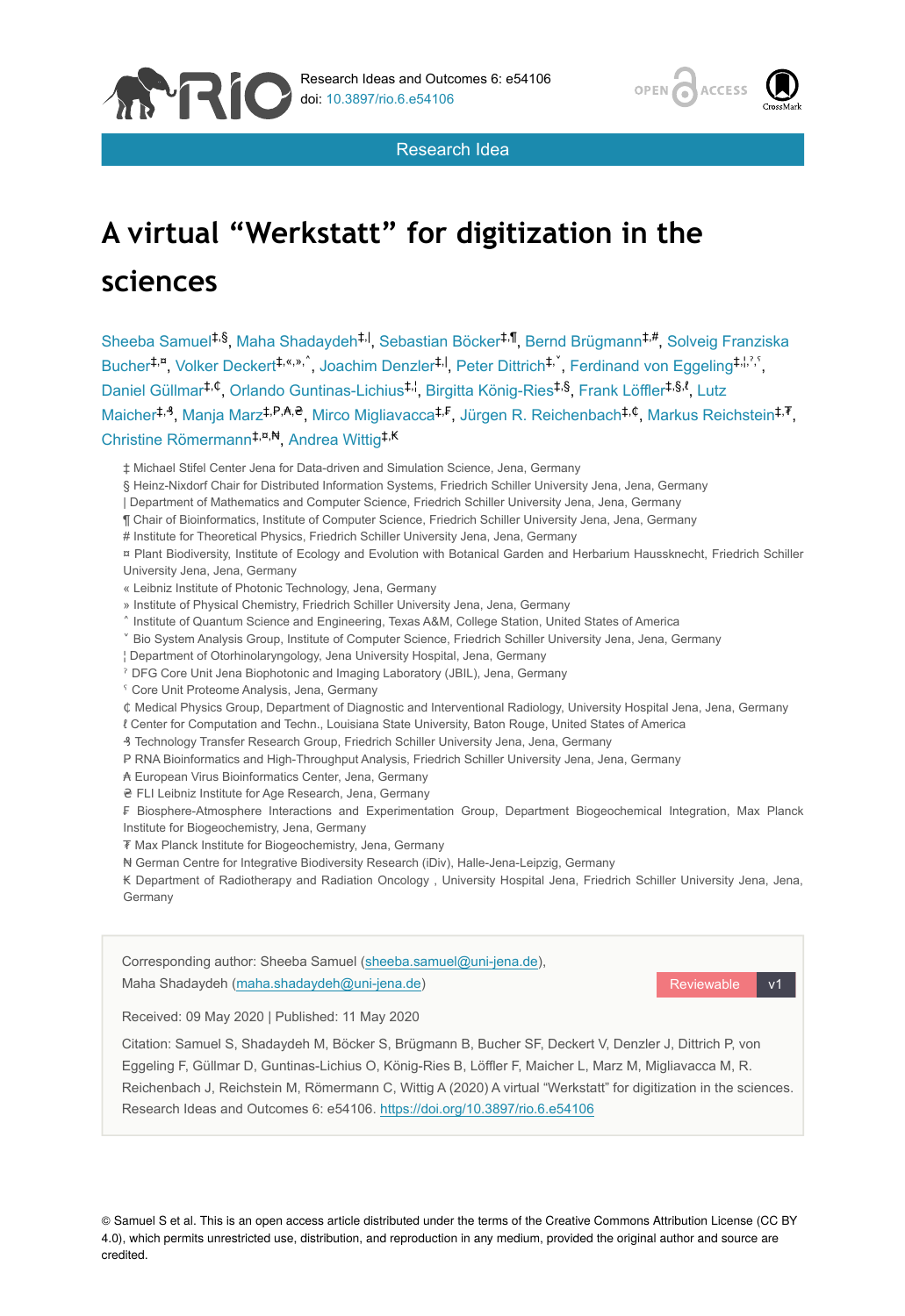## **Abstract**

Data is central in almost all scientific disciplines nowadays. Furthermore, intelligent systems have developed rapidly in recent years, so that in many disciplines the expectation is emerging that with the help of intelligent systems, significant challenges can be overcome and science can be done in completely new ways. In order for this to succeed, however, first, fundamental research in computer science is still required, and, second, generic tools must be developed on which specialized solutions can be built. In this paper, we introduce a recently started collaborative project funded by the Carl Zeiss Foundation, a virtual manufactory for digitization in the sciences, the "Werkstatt", which is being established at the Michael Stifel Center Jena (MSCJ) for data-driven and simulation science to address fundamental questions in computer science and applications. The Werkstatt focuses on three key areas, which include generic tools for machine learning, knowledge generation using machine learning processes, and semantic methods for the data life cycle, as well as the application of these topics in different disciplines. Core and pilot projects address the key aspects of the topics and form the basis for sustainable work in the Werkstatt.

## **Keywords**

Machine learning, semantic methods, data management

## **Overview and background**

Data plays an increasingly important role in many scientific disciplines. They are produced almost everywhere, but their use is still limited. This is mostly due to the fact that in many cases manual analysis is no longer possible due to the large data volume, and automatic analysis is not yet possible due to the lack of tools and/or expertise by the scientists. Here, intelligent systems combined with machine learning promise a solution on how to extract knowledge and how to carry out different steps in the process of the data life cycle from data generation and analysis to storage and subsequent use. This can be done either fully automatically or in collaboration between human and machine. For this vision to become reality, essential challenges need to be tackled. In this paper, we provide an overview of a recently launched project, the digitization "Werkstatt\*1," which aims to contribute in two ways: On the one hand, pilot projects create the opportunity for scientific breakthroughs in three key areas: (1) Fundamentals of generic tools for machine learning, (2) Integration of domain knowledge in machine learning, the explanation of results, as well as the analysis of causality and (3) Semantic methods for data lifecycle support. Findings in these areas are then applied to different application areas, which range from physics, bioinformatics, biology, to biomedicine. On the other hand, the "Werkstatt" offers the structural framework for sustainable, continuous interdisciplinary work in all areas of digitization in the city of Jena. Fig. 1 shows the integration of the "Werkstatt" into Friedrich Schiller University (FSU Jena) and the research location Jena. Here, researchers from different career levels,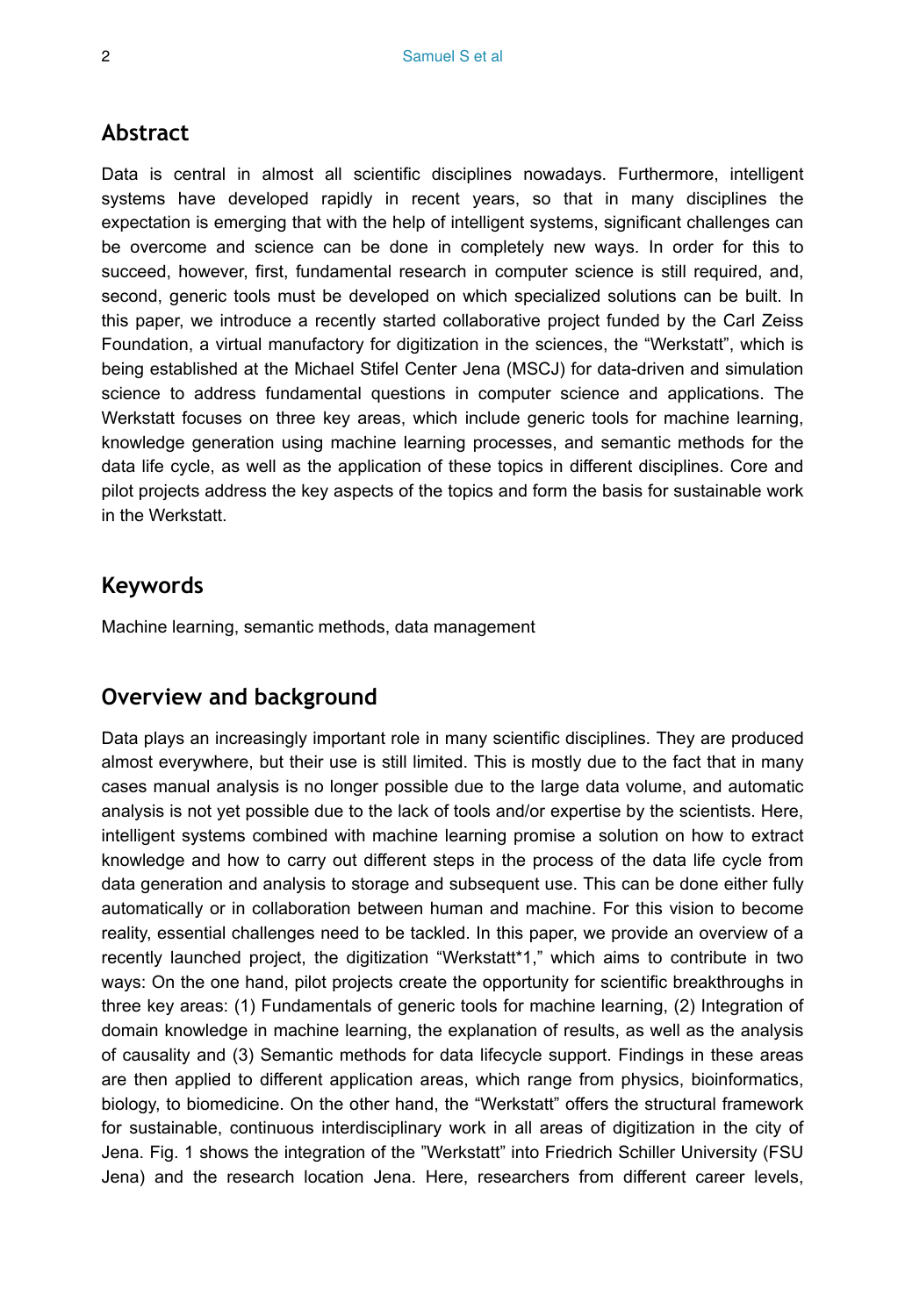organizations, and backgrounds come together. Thus, an ideal framework has been created, within which all steps from the promotion of young scientists to the joint processing of challenging, fundamental research projects will take place. Besides, the "Werkstatt" will also be involved in other activities for the promotion of young talents and networking. To implement this strategy, among other things, annual retreats, joint teaching, and learning activities are planned.



## **Objectives**

The "Werkstatt" addresses the following three main research topics in computer science (T1-T3) as well as the application fields (T4):

#### **T1. Generic tools for machine learning**

An increasingly important topic within machine learning is its automation (AutoML). First steps are the preparation of the data, e.g., by transformation into suitable data formats, the treatment of missing values, or the correction of erroneous data entries. Moreover, most algorithms are highly parameterized and require a good choice of parameter values, e.g., the architecture of a deep neural network. The algorithm must be executed and its results analyzed, with the question of choosing appropriate metrics and measures of success. The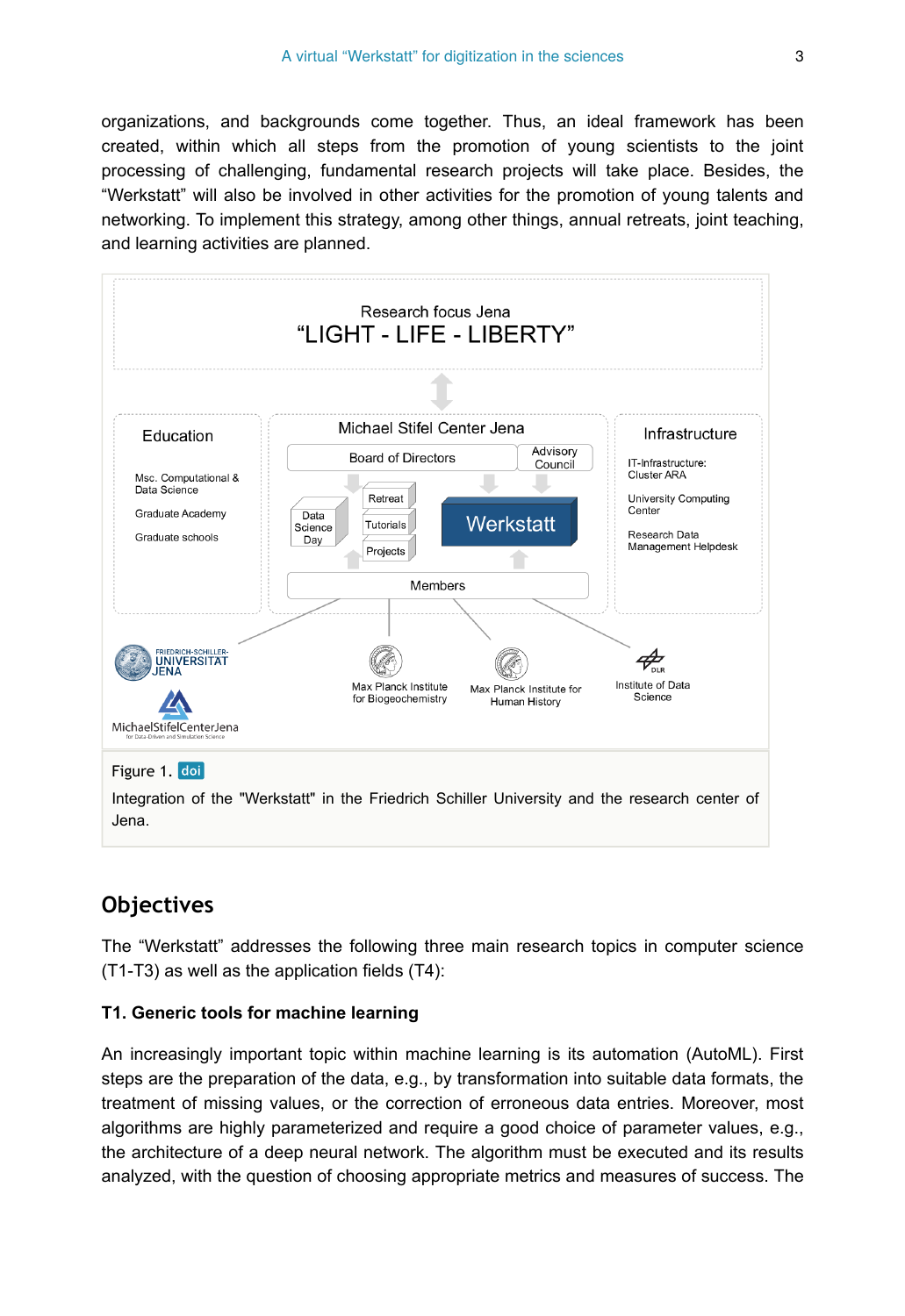analysis may require additional data to be collected later. These diverse, manual optimization steps usually require methodological expertise. Therefore, one goal is to adopt novel methods of AutoML design by using a systematic search. Another challenge for the successful use of machine learning is when the question to be answered by the data is not fixed a priori. One way to deal with this is to learn a flexible, generic model that a human analyst can examine with a suitable visual interface. For this purpose, due to their generality, multivariate probabilistic models are very suitable. A third important area for the development of generic tools for machine learning is the provision of automatic differentiation methods. Frequently, derivatives of an objective function to be optimized are required during learning. Automatic differentiation enables the automated generation of computer programs that calculate first or higher order derivatives of such target functions. However, typical target functions in machine learning have special structures that are not used in standard automatic differentiation methods. A goal that should, therefore, be pursued in this area is, in general, techniques of automatically distinguishing specific structures from the machine to adapt to learning. Such targeted program transformation could result in programs that require significantly less space or whose execution time is significantly shorter than general automatic differentiation techniques.

#### **T2. Knowledge generation using machine learning processes**

Machine learning methods, in particular supervised learning methods, have been able to learn input/output relationships from data for years and thus solve problems such as classification or regression tasks with high accuracy. In the field of image and scene analysis, the achieved accuracy reaches or surpasses the performance of humans (Taigman et al. 2014).

With all the advances in generating the correct input/output relationship, challenging issues still exist in data-driven solutions. Scientists who want to generate knowledge from data, would like to make a model refinement via data-model integration and if necessary, switch between hypothesis- and data-driven procedures. Despite the tremendous power of deep neural networks, the following questions are still open and need extensive research efforts: a) Can the machine learning process be understood and reconstructed? b) Is it possible to detect cause-effect relationships by data-driven methods and thus to identify causal relationships for example in multivariate time series? c) How to integrate knowledge about, e.g., physical laws, with a data-driven approach to improve the approximation accuracy of the data estimated model and at the same time reduce the effort required for training (data collection, data annotation, the number of learning steps, etc.)? d) Can a large amount of annotated training data, which are still required for many approaches, be reduced in order to open up new fields of applications, in which such data collection is currently too expensive or completely impossible? In this Werkstatt, we aim to add new contributions to the line of tackling these issues. The main focus will be on the development of unsupervised learning methods as well as data-driven solutions for causal inference in dynamical systems.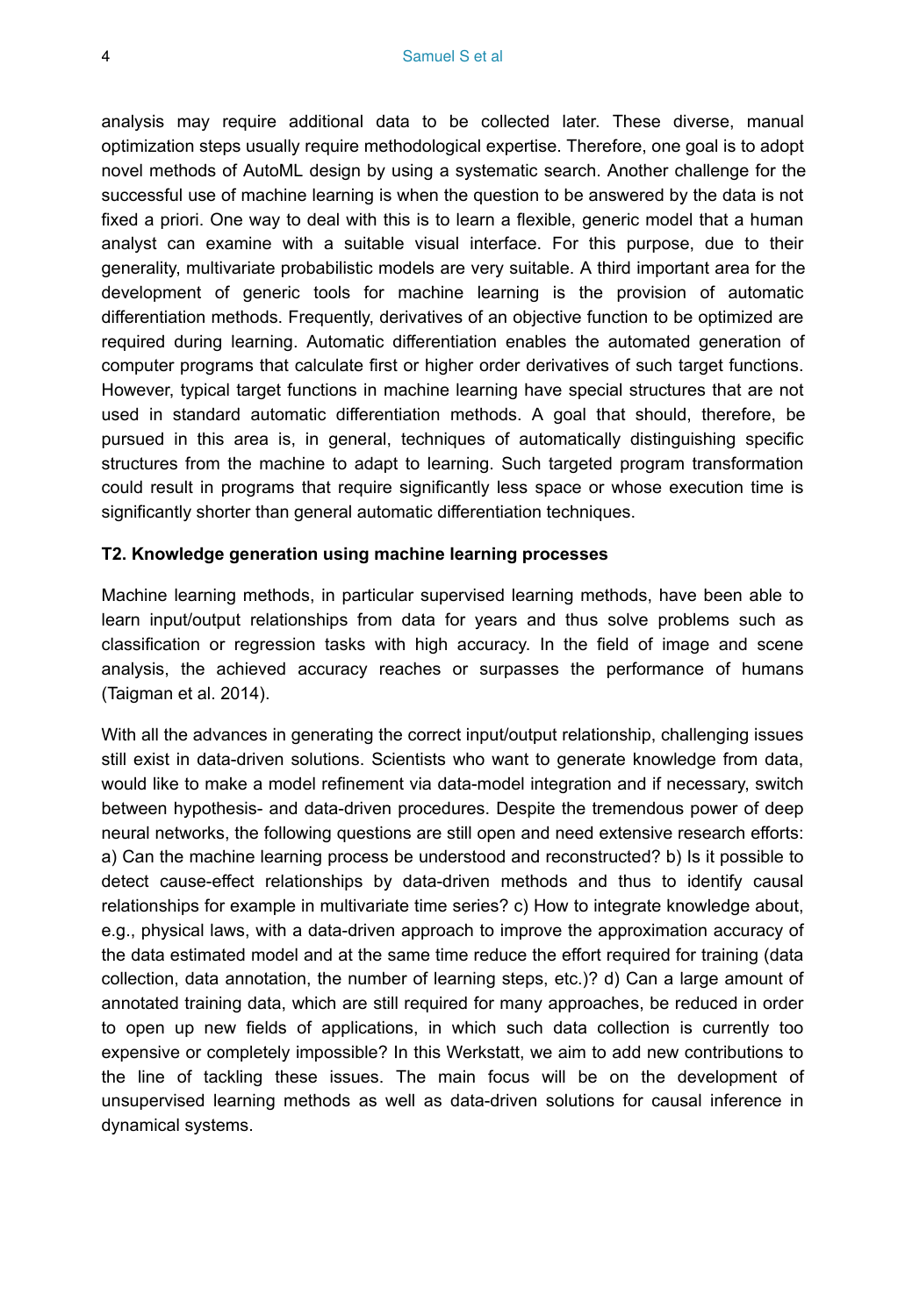#### **T3. Semantic methods for the data life cycle**

The added value of digitizing the research processes arises not only when the individual steps are improved by intelligent systems, but also when integrated support exists throughout the entire scientific (or data) life cycle. Semantic methods offer promising approaches here. An essential component of digitization of research processes is a precise and machine-understandable description of the experimental data, which helps in the retrieval and re-use of data, the reproducibility of the results, and more generally, scientific progress. However, scientists are reluctant to provide the descriptions because this requires high effort and time. One goal of this topic is to investigate how experiment data can be semi-automatically annotated with semantic metadata with the support of artificial intelligence. Another aspect is the role of data curation and data quality control in this environment. The quality of the research results depends heavily on the quality of the data. However, in the face of a rapidly growing amount of data, the major dilemma is that a high curation level for all the data is not realistic and not cost-effective. In this Werkstatt, we aim to develop novel methods for determining the data value and integrate the methods for the control of curation processes into systems. The main focus will be on the construction and maintenance of knowledge graphs.

#### **T4. Applications**

The methods developed in T1-T3 are intended to be used, evaluated and optimized directly in fields of application and enable discipline-specific breakthroughs. The development of fundamentals in machine learning and data management in the sciences can only be successful in close cooperation between computer science and the respective disciplines.

#### **Impact**

Digitization and data-driven sciences have very high priority in the strategic planning of the FSU Jena. Research on intelligent systems is of importance for all three research foci, called "profile lines'" of the FSU "Light, Life, Liberty". As early as 2015, the MSCJ was established as a cross-sectional structure. The MSCJ consists of scientists from seven faculties and three non-university research institutes in Jena (Max Planck Institute for Biogeochemistry, Max Planck Institute for Human History, DLR Institute for Data Science). This project aims to contribute to the strengthening of this structure through the development of the Werkstatt, which will facilitate cooperation both between different areas within computer science and specialist sciences, across organizations and across all career stages.

The structural goal of the project is the networking and expansion of the relevant expertise, the establishment of know-how on intelligent systems in as many specialist disciplines as possible, and the establishment of stable cooperations, thereby opening up the possibility of initiating further third-party funded projects.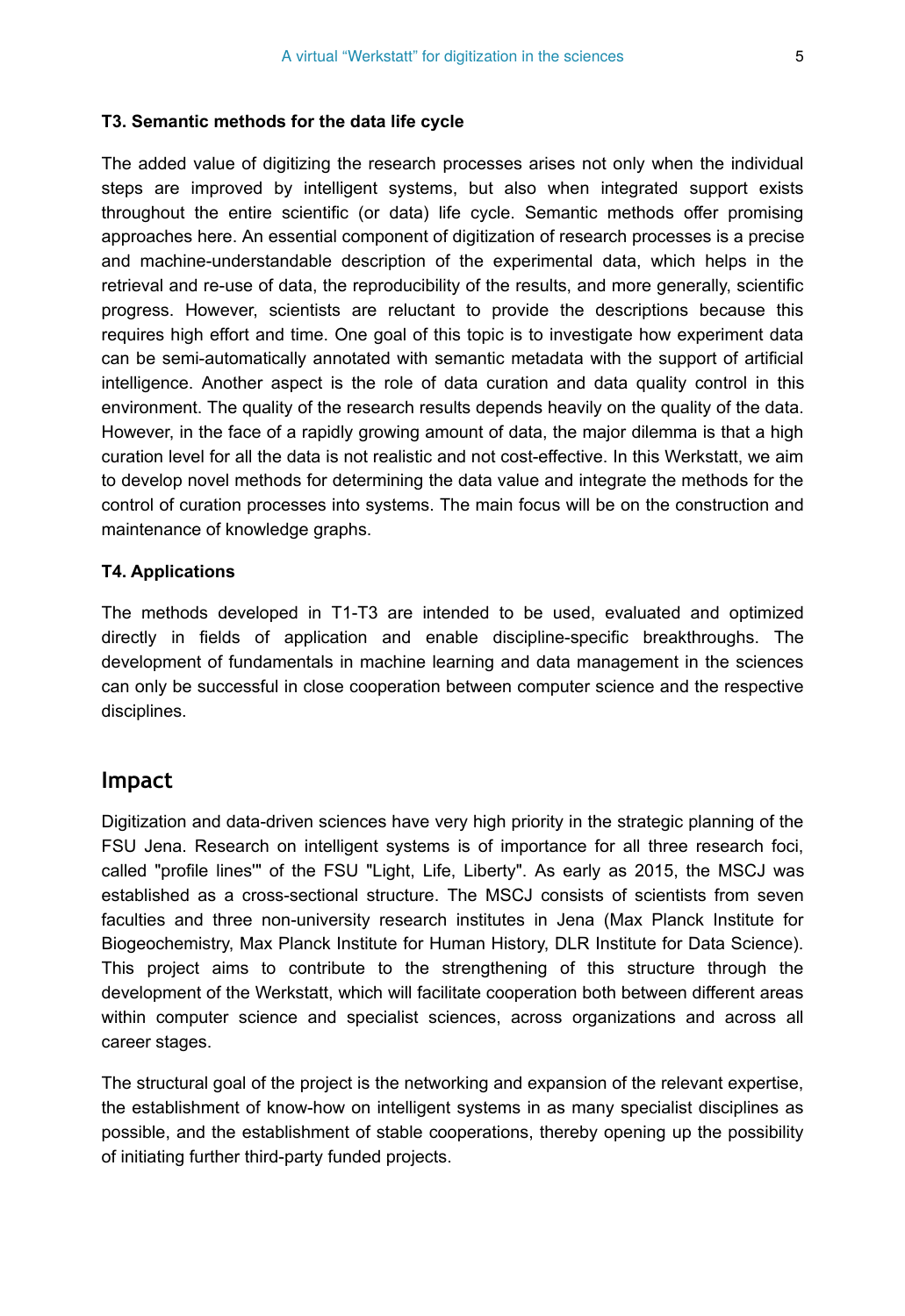### **Implementation**

The Werkstatt comprises three core projects and ten pilot projects based on the objective areas. It also comprises activities for international networking and local communications as well as promotion of young talents. In each of the three subject areas, a five years core project is being conducted, each with one postdoctoral researcher. The three core projects shall ensure methodological continuity and also support the pilot projects with expertise and tools. The pilot projects run for three years; each is equipped with one PhD student. There will be a second, somewhat smaller set of pilot projects starting in year three of the Werkstatt. Table 1 provides an overview of the core projects (C1-C3) and the current pilot projects (P1-P10) and their coverage of the four themes. The core projects are:

#### Table 1.

Project overview and coverage of the four main themes: T1. Generic tools for machine learning, T2. Knowledge generation using machine learning processes, T3. Semantic methods for the data life cycle, and T4. Applications (black/empty square indicates primary/secondary contribution).

| Project                                                                 | <b>T1</b> | T <sub>2</sub> | T <sub>3</sub> | T4             |
|-------------------------------------------------------------------------|-----------|----------------|----------------|----------------|
| Core Project C1: Automatic machine learning                             | 猬         | ∩              |                |                |
| Pilot Project P1: Probabilistic modeling                                | 謂         | ∩              |                |                |
| Core Project C2: Generative models                                      |           | 邵              | Π              | 0              |
| Pilot Project P2: Detection of causal relationships using deep learning |           | 邵              |                | ∩              |
| Pilot Project P3: Virus diagnostics I (Methods)                         |           | 羂              |                | 0              |
| Core Project C3: Provenance management                                  |           |                | $^{28}_{18}$   | 0              |
| Pilot Project P4: Data curation                                         |           |                | $^{28}_{18}$   | ∩              |
| Pilot Project P5: Annotation                                            |           | ∩              | 猬              | 0              |
| Pilot Project P6: Gravitational waves                                   | ∩         | ∩              |                | 歰              |
| Pilot Project P7: Head and neck cancer                                  |           | ∩              |                | 猬              |
| Pilot Project P8: MRI data                                              |           |                |                | 猬              |
| Pilot Project P9: Phenology                                             |           | ∩              | Π              | $\frac{2}{18}$ |
| Pilot Project P10: Virus diagnostics II (applications)                  |           | П              |                | 2              |

#### **C1: Automatic machine learning**

In order to use today's powerful machine learning systems even without detailed machine learning knowledge, e.g., the meaning and effects of the involved hyperparameters, tools for automating the entire process of data analysis and machine learning are necessary. At the very least, one would like to assist a human analyst with the help of machine tools to process the individual steps. The aim of this core project is the further development of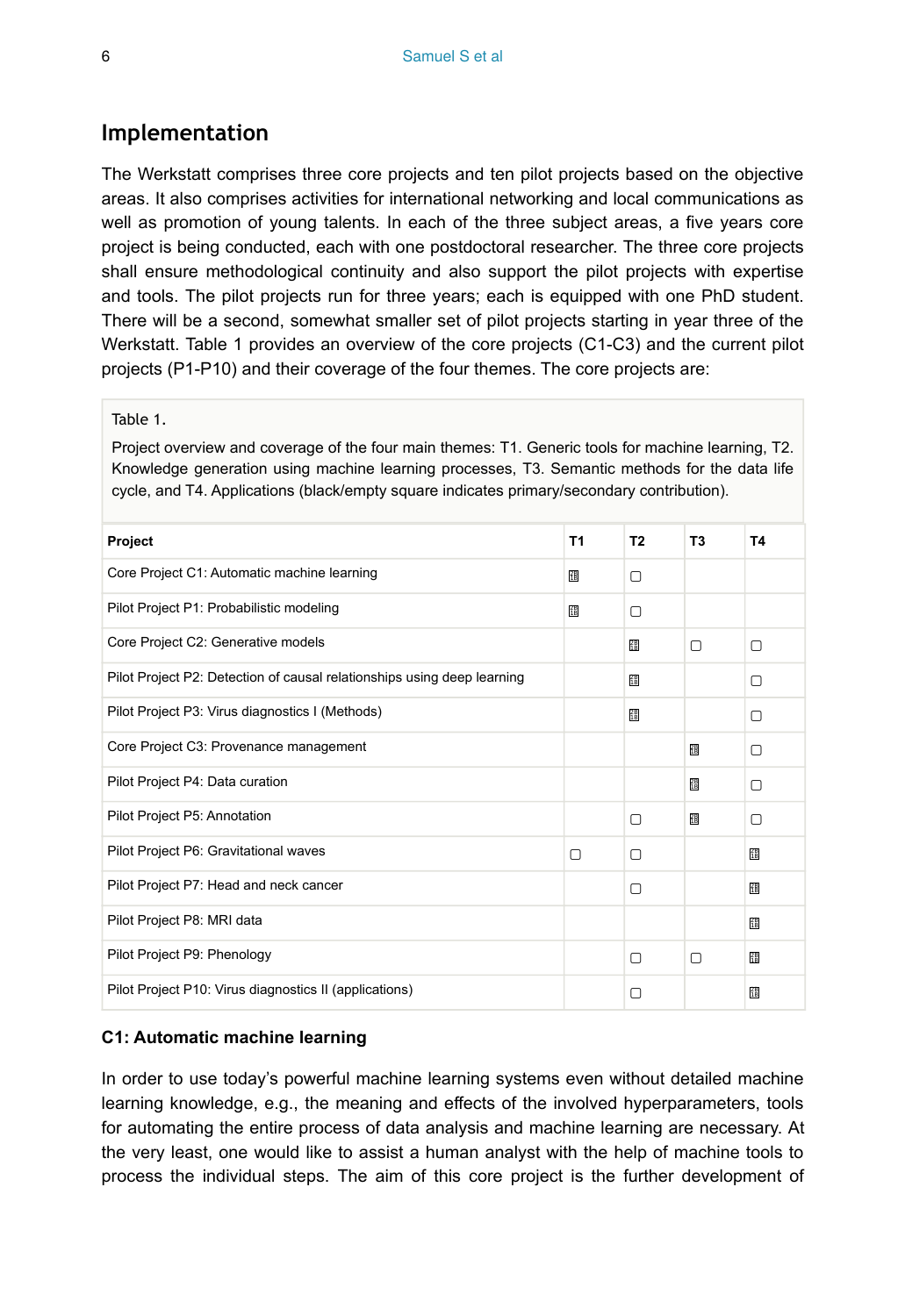methods from the area of AutoML. AutoML is looking for automatic or semi-automatic methods for (1.) data preparation and transformation, (2.) selection of suitable analysis algorithms, (3.) execution of the algorithm, (4.) determination of good hyperparameters of the machine learning algorithms, (5.) selection of measures of success, (6.) data collection of missing data, and (7.) report generation.

#### **C2: Generative models**

Deep learning methods achieve their remarkable performance from a very large amount of annotated training data. However, in many applications in the sciences, e.g. in medicine, the annotation by the user/expert is very expensive or completely impossible. This core project therefore deals with modern, unsupervised learning methods and their application in the sciences. Specifically, methods for learning generative models, such as e.g. Generative Adversarial Networks (Goodfellow et al. 2014), are examined and expanded so that, for example, unsupervised methods for anomaly detection can be developed. In addition, such models might also be used for data augmentation, i. e. to generate additional training data, or be the basis for estimating and subsequently analysing the underlying data distribution. This core project supports two pilot projects, P2: Detection of causal relationships through deep learning, and P3: Data-driven virus diagnostics at multiple levels I (Methods).

#### **C3: Integrated provenance management**

One of the essential requirements of scientific experiments is that they are reproducible. For the reproducibility of results, it is important that the experiments are described in a structured way which contains information about the experimental setup and procedure. In recent years, a large number of domain ontologies have been created in numerous application disciplines, which formally model sections of the respective field (see, for example, the NCBI BioPortal with almost 700 ontologies). The expectation is that with the help of these ontologies, finding and linking data can be significantly improved (Walls et al. 2014, Klan et al. 2017). Analogous to the development of domain ontologies for the formal description of data, different approaches to the formal process description have emerged. This includes the provenance ontology PROV-O (Lebo et al. 2013). An extension, REPRODUCE-ME ontology (Samuel et al. 2018) is intended to describe end-to-end provenance of scientific experiments. Independent of these approaches for modeling scientific workflows, first suggestions were published on how such a description for experimental steps using machine learning could look like (Schelter et al. 2018). However, there is no integration of the descriptions of different types of experiment steps, as well as procedures for the further automation of provenance recording and for the use of these descriptions. This gap should be addressed here. The goal of this project is to develop an integrated semi-automatic approach for the management of provenance with human and machine-understandable descriptions which can be used for different purposes.

The tools developed in these three core projects will be applied in the following ten pilot projects: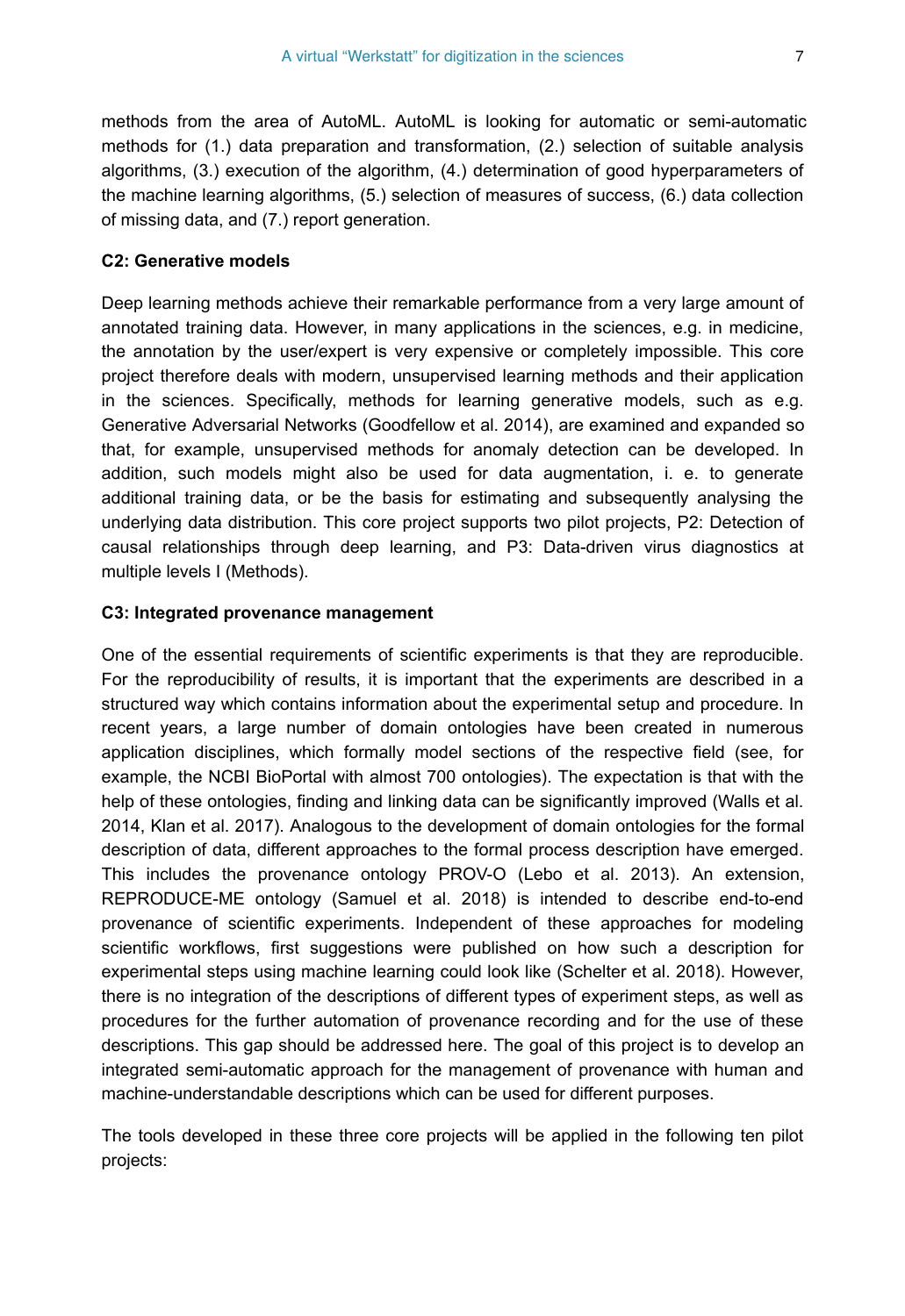#### **P1: Probabilistic modeling**

In this project, new generic algorithms for learning multivariate probabilistic models are to be developed. To this end, the convex programming approach of Chandrasekaran et al. (2012a) and Chandrasekaran et al. (2012b) is to be extended to mixed distributions. On the one hand, it should be examined whether the theoretical consistency analysis of the optimization approach also applies in this more general framework, on the other hand, this approach should be implemented. A scalable implementation is a non-trivial endeavor since the modeling will likely include group norms above the cone of positive semi-definite matrices, for which there is no standard software. In addition, for an effective implementation an appropriate search strategy based on the regularization parameters of the problem is required. For this purpose, methods from vector optimization are to be developed further. The possible applications of the learned, mixed distributions are diverse. They range from the direct modeling of data from mixed feature spaces to the support of an explorative, interactive analysis of multivariate data sets.

#### **P2: Detection of causal relationships using deep learning**

Understanding causal effects in dynamic systems plays an important role in numerous disciplines such as economy (Granger 1969), neuroscience (Seth et al. 2015), climate and ecosystems (Runge et al. 2019, Shadaydeh et al. 2019, Trifunov et al. 2019) among many others. The inference of unknown causal effect relationships between the variables of a complex dynamical system from large amounts of data allows for gaining further knowledge on the system's behaviour. Machine learning methods often attempt to model joint distributions of sets of variables, with the objective of estimating the likely values of certain variables given observations of others. However, modelling joint distributions is not sufficient to make inferences about the values of some variables when other variables are manipulated. The later problem requires an understanding of the cause-effect relationships between the variables (Peters et al. 2017, Pearl 2009). The aim of this project is to investigate to what extent causal relationships in multivariate nonlinear dynamical systems can be derived from learned, deep networks. This will also allow for better insights into the functioning of deep networks and integrates causal relationships in a constructive way. The developed methods will be used and implemented in important and generic tools of the **Werkstatt** 

#### **P3: Data-driven virus diagnostics at multiple levels I (Methods)**

This project aims to develop new data analysis and learning methods to improve the diagnosis of known and unknown viruses and their interaction with other pathogens. We start from three complex data streams: sequences (genome and transcriptome of virus and host), images (virus, through TERS technology newly developed in Jena), and molecular spectra (mass spectra of virus and host), which are always cheaper and available in large quantities. We will develop new methods of machine learning and stochastic inference for the metabolomics of viral infections (molecular level). The development is based on our methods (SIRIUS, CSI: FingerID) for gas chromatography and electron ionization. We will develop learning and classification methods that use knowledge of the biological system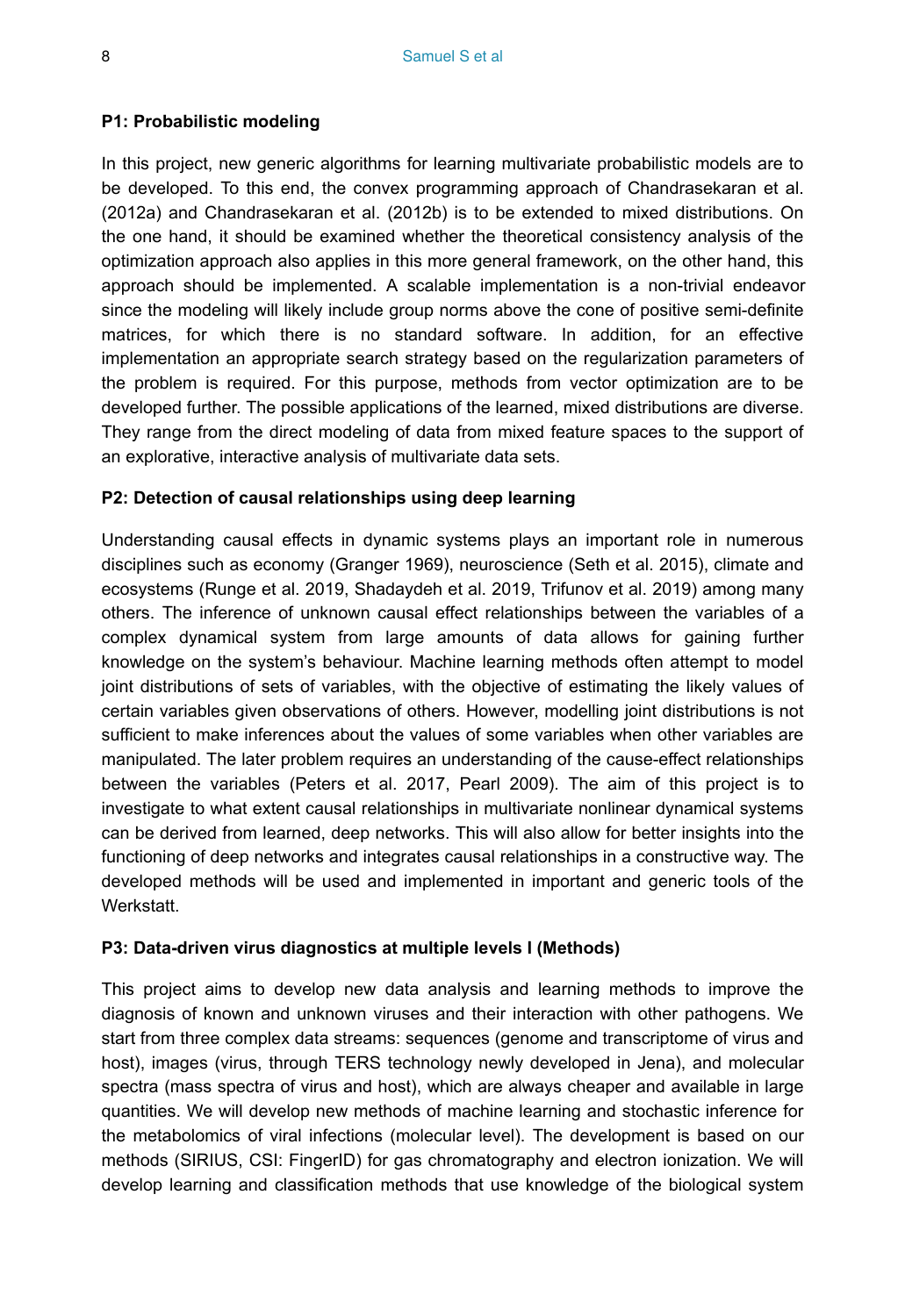(virus/ host) in the form of dynamic reaction networks (network level). The learning should take place both by adapting kinetic parameters and by adapting (learning) the network structure through a new form of genetic programming (CMAES-GEGP). At the molecular level and network level, knowledge is generated in the form of learned models, which should then be used for diagnostics.

#### **P4: Data value oriented curation processes**

The creation and continuous update of large knowledge bases (mainly as knowledge graphs or factual databases) is a common scenario in various disciplines, like Digital Humanities (Haslhofer et al. 2018, Maicher et al. 2009), Citizen Science (Bonney et al. 2014), biodiversity research (Nadrowski et al. 2012) or even economics and managerial sciences (Dalle et al. 2017). In most cases, these knowledge graphs are a curated collection of observational data. Usually, the creation of the knowledge graphs is based on various heterogeneous data sources, integrated and augmented through automatic and semi-automatic approaches, usually combined with manual inputs, curations and amendments. One of the main challenges is the continuous update of the knowledge graphs, irrespective of whether one dozen facts are updated a day, or hundreds of thousands. Data quality aspects like incompleteness, inconsistency, and scalability of curation are central issues hereby (Lukyanenko et al. 2016). Existing rigorous data quality assurance approaches are limited in scenarios where contributions to the knowledge graph are more accidental, fragmented, and voluntary, as it can be expected in citizen science or other crowdsourcing scenarios. Within the Werkstatt, we will experiment with a new approach for data quality assurance: data-value oriented curation processes. Our approach assumes and accepts that the knowledge graph is always imperfect. But defines the requirements on the knowledge graph, to be fulfilled for realizing the functionality (hence: the value) based on this data. In a second step, we implement a system, which continuously observes the level of fulfillment of these data quality requirements (Prilop 2014). In a third step, these measurements on the fulfillment of the requirements automatically inform a workflow system, which guides and priorities the work of all authors and curators of the knowledge graph. By applying this approach, we expect with the given human resources the highest value for research or applications can be extracted from continuously updated knowledge graphs.

#### **P5: Learning of data annotations**

In many scientific disciplines, sharing data and reusing it in different contexts becomes more and more important. In order for such re-use to be truly successful, a good, ideally machine-readable description of the data is essential. However, today, creating such descriptions requires considerable manual effort. This project aims to utilize and extend machine learning techniques in creating the semantic annotations for existing datasets thus considerably reducing effort and enabling the reuse of untapped resources. Different data sources from the Biodiversity domain will be processed, with the ultimate goal to expose them as a semantic knowledge graph. To build this graph, we aim to combine different sources of information about any given dataset including the (tabular) dataset itself, existing metadata and abstracts or full texts of associated publications.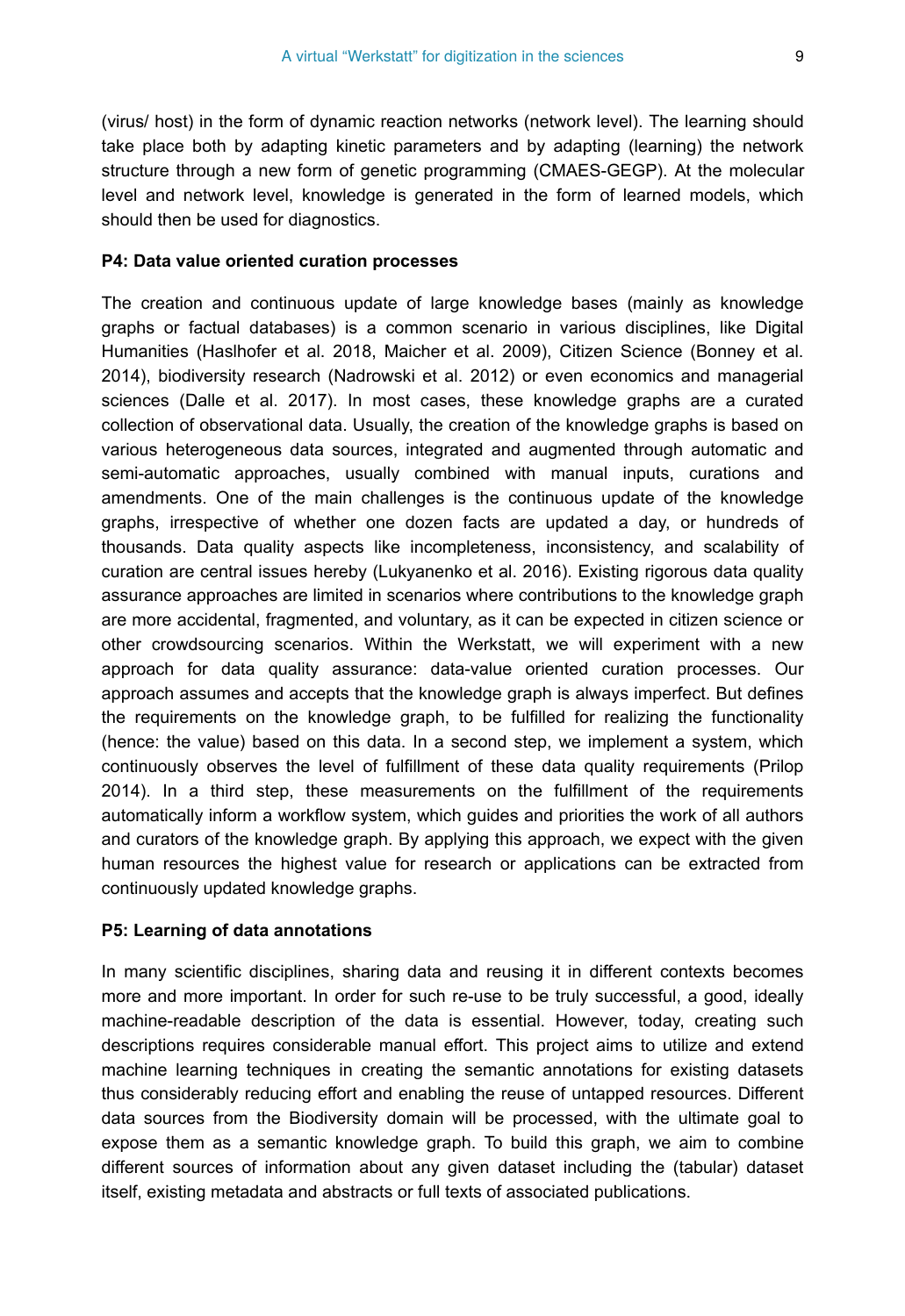#### **P6: Deep learning for data analysis in gravitational wave astronomy**

The so-called Phenom-models (Ajith et al. 2011), one of the two standard methods for the analysis of the first gravitational wave signal (Abbott and et al. 2016), were established by hand. In this project, these models will be significantly improved by self-learning algorithms. Essential for methods of this sort are analytical and numerical gravitational wave templates, being computed in Jena for different sources such as black holes and neutron stars.

The goal is to combine the current wave templates for concrete physical problems with new machine learning methods for data analysis. Since this field of research has only just started to attract international attention (George and Huerta 2018, Shen et al. 2017), the integration into the large framework of the MSCJ, involving both physicists and computer scientists, will play an important and fruitful role.

#### **P7: Combined analysis of image data of head and neck cancer**

Large multimodal image datasets accumulate before, during, and after therapy of head and neck cancer. The data mainly arise from endoscopic and microscopic images gained during surgery, histopathological images from tissue samples, proteomic data from MALDI imaging, as well as pre-therapeutical and post-therapeutical radiological imaging data used for tumor staging and therapy control (computed tomography, positron emission tomography, magnetic resonance imaging). So far, these different image data sources are not linked to each other, although it has been shown that the combined analysis of such data allows a much better prediction of tumor control and outcome (von Eggeling et al. 2012, Bogowicz et al. 2017b, Bogowicz et al. 2017a, Oetjen et al. 2013). Aim of pilot project P7 therefore is the aggregation of all data collected during the patient's therapy on a common platform. The data will be analyzed with machine learning tools. The aim is the breakthrough for the development of more precise diagnostics and better therapy for head and neck cancer.

#### **P8: Use and reuse of MRI data in biomedical research environment**

Assessing the data quality of biomedical imaging data, and particularly MR imaging data, is an essential prerequisite for the preparation and application of big data methods in clinical science. Conventional approaches for evaluating the data quality of magnetic resonance imaging (MRI) data are largely limited to certain sub-aspects and are often contrastspecific (Vogelbacher et al. 2019). Quantitative MR contrasts, however, such as, e.g., quantitative susceptibility mapping (QSM) (Reichenbach et al. 2015) or quantitative diffusion imaging (Güllmar et al. 2017), require careful quality assessment before mapping. Holistic, contrast-independent procedures are currently missing. Against this background, the objectives of this project are as follows: (1) Identification of high quality, artifact-free data sets using image-based approaches; (2) Identification of potential bias factors in the datasets; (3) Consideration and/or correction of these factors; (4) Implementation of socalled image-derived phenotypes (IDPs). A future main area of application of such data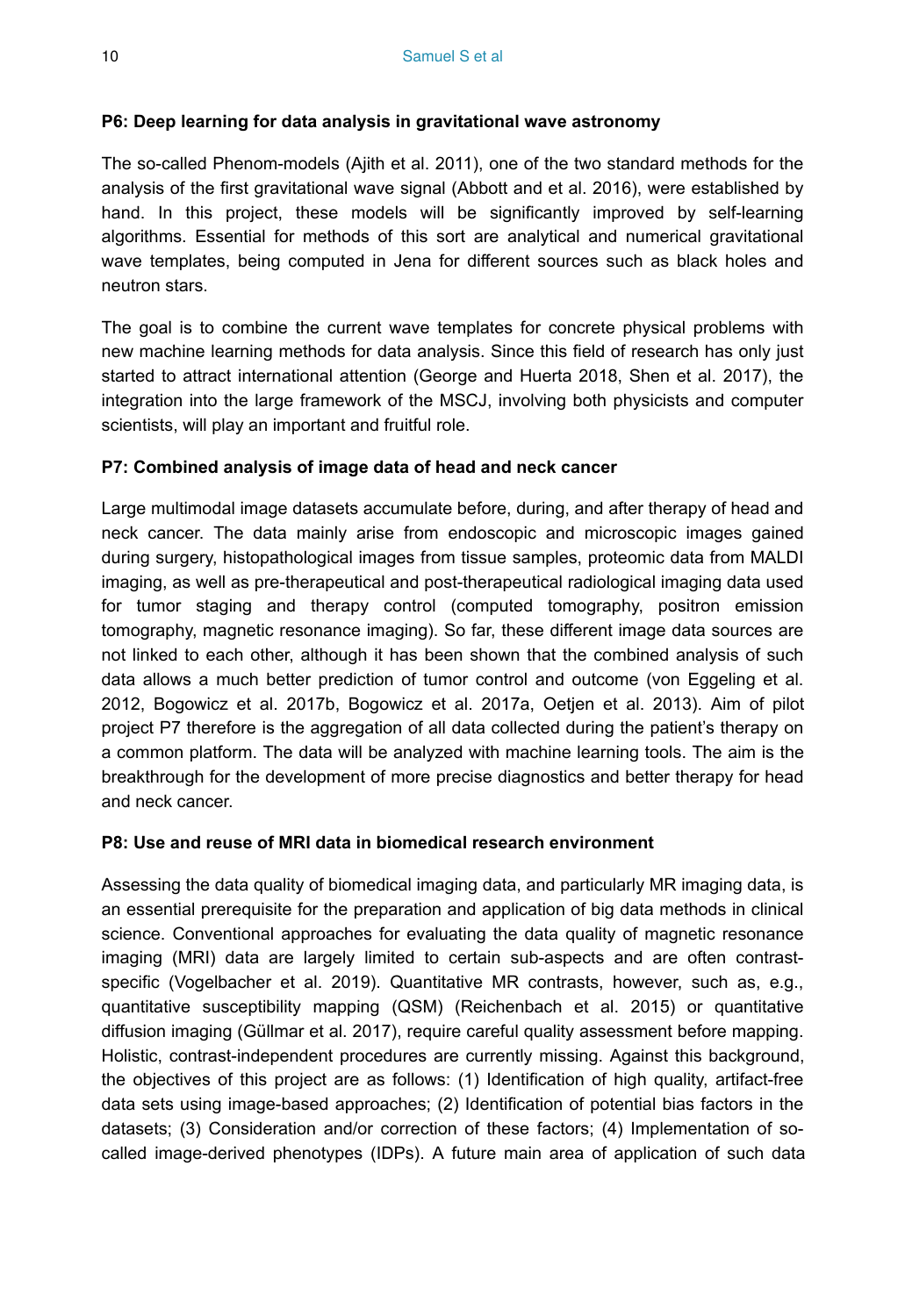could be the assessment of disease time courses based on previous knowledge, whereby the retrospective comparison data should be identified by using the IDPs.

## **P9: Development, digitization and establishment of sensor-based phenological observations**

Monitoring biodiversity is one of the major tasks in the light of global change and was identified as such in the coalition agreement of the German government. Changes in phenology which are also referred to as "fingerprint of climate change" (Menzel and Fabian 1999, Parmesan and Yohe 2003, Root et al. 2003) lead to changes in biodiversity (Miller-Rushing and Primack 2008) and impact ecosystem services (e.g. provisioning of flowers for pollinators) on a landscape scale (Senapathi et al. 2015). In order to mitigate effects of climate change, an objective monitoring of ecosystems is important.

The development of digitized, species-specific monitoring of phenological data in different ecosystems using sensors linked to automated image-analysis can be seen as a next step to objectively collect extensive data on plant phenology (BigData). This is not only important in the light of global change, but also offers the possibility of species-specific, automated monitoring in areas such as remote sensing and applied ecology.

#### **P10: Data-driven virus diagnostics at multiple levels II (application)**

In this project, modern analysis and learning methods are applied to achieve a breakthrough in virus diagnostics. It forms a unit with P3 (methods). On the experimental side, a fluidic chip system (artificial blood vessel) is used to infect host cells with influenza A viruses and secondarily with a pathogenic bacterium (MRSA) in a controlled manner. Furthermore, patient samples (urine, sputum, blood, BAL, CSF) from the University Hospital Jena are available and we have access to the CAPNETZ biobank with about 8000 serum samples. In the AG Marz new methods of real-time sequencing will be developed and applied (sequence level).

Real-time detection will be achieved by the MinION system (Oxford Nanopore Technologies) recently established in Jena. The system has the dimensions of a USB stick and can also be used directly on the patient. The sequencing of host DNA/RNA will be automatically stopped in real-time and another DNA/RNA fragment will be sequenced instead. The sequencing platform has already been established and tested. The tipenhanced Raman scattering (TERS) will be used for pathogen detection in complex samples (image plane). The group in Jena has already successfully detected viruses using TERS under defined conditions. Here, protocols are being developed that allow the detection of pathogens in complex patient samples. A combination of dark-field and AFM methods ensures a fast pre-characterization of the sample, which simplifies the actual TERS characterization. As a result, we expect that the new sequence level (P10), image level (P10), molecular level (P3) and network level (P3) methods will contribute to a significant improvement in individualized real-time diagnostics.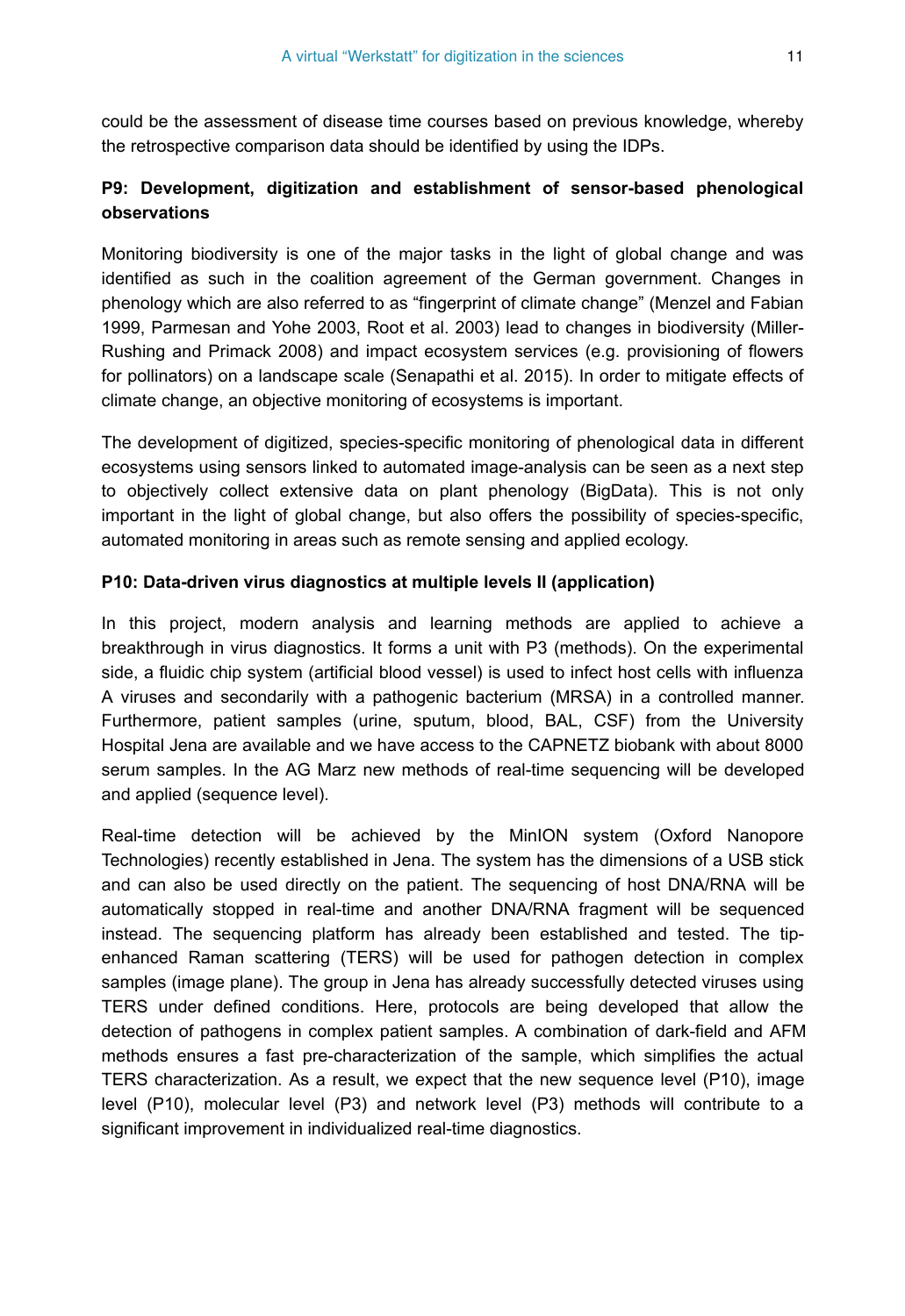## **Acknowledgements**

The authors thank the Carl Zeiss Foundation for the financial support within the scope of the program line "Breakthroughs: Exploring Intelligent Systems'' for "Digitization - explore the basics, use applications''.

## **Funding program**

**Breakthroughs** 

# **Grant title**

A Virtual Werkstatt for Digitization in the Sciences

# **Hosting institution**

Friedrich Schiller University Jena, Germany

# **References**

- Abbott BP, et al. (2016) Properties of the binary black hole merger GW150914. Physical Review Letters 116: 241102.<https://doi.org/10.1103/PhysRevLett.116.241102>
- Ajith P, Hannam M, Husa S, Chen Y, Brügmann B, Dorband N, Müller D, Ohme F, Pollney D, Reisswig C, Santamaría L, Seiler J (2011) Inspiral-merger-ringdown waveforms for black-hole binaries with non-precessing spins. Physical Review Letters 106: 241101.<https://doi.org/10.1103/PhysRevLett.106.241101>
- Bogowicz M, Riesterer O, Stark LS, Studer G, Unkelbach J, Guckenberger M, Tanadini-Lang S (2017a) Comparison of PET and CT radiomics for prediction of local tumor control in head and neck squamous cell carcinoma. Acta Oncologica 56 (11): 1531‑1536.<https://doi.org/10.1080/0284186x.2017.1346382>
- Bogowicz M, Leijenaar RH, Tanadini-Lang S, Riesterer O, Pruschy M, Studer G, Unkelbach J, Guckenberger M, Konukoglu E, Lambin P (2017b) Postradiochemotherapy PET radiomics in head and neck cancer – The influence of radiomics implementation on the reproducibility of local control tumor models. Radiotherapy and Oncology 125 (3): 385-391. [https://doi.org/10.1016/j.radonc.](https://doi.org/10.1016/j.radonc.2017.10.023) [2017.10.023](https://doi.org/10.1016/j.radonc.2017.10.023)
- Bonney R, Shirk JL, Phillips TB, Wiggins A, Ballard HL, Miller-Rushing AJ, Parrish JK (2014) Next steps for citizen science. Science 343 (6178): 1436‑1437. [https://doi.org/](https://doi.org/10.1126/science.1251554) [10.1126/science.1251554](https://doi.org/10.1126/science.1251554)
- Chandrasekaran V, Parrilo P, Willsky A (2012a) Latent variable graphical model selection via convex optimization. The Annals of Statistics 40 (4): 1935-1967. [https://](https://doi.org/10.1214/11-AOS949) [doi.org/10.1214/11-AOS949](https://doi.org/10.1214/11-AOS949)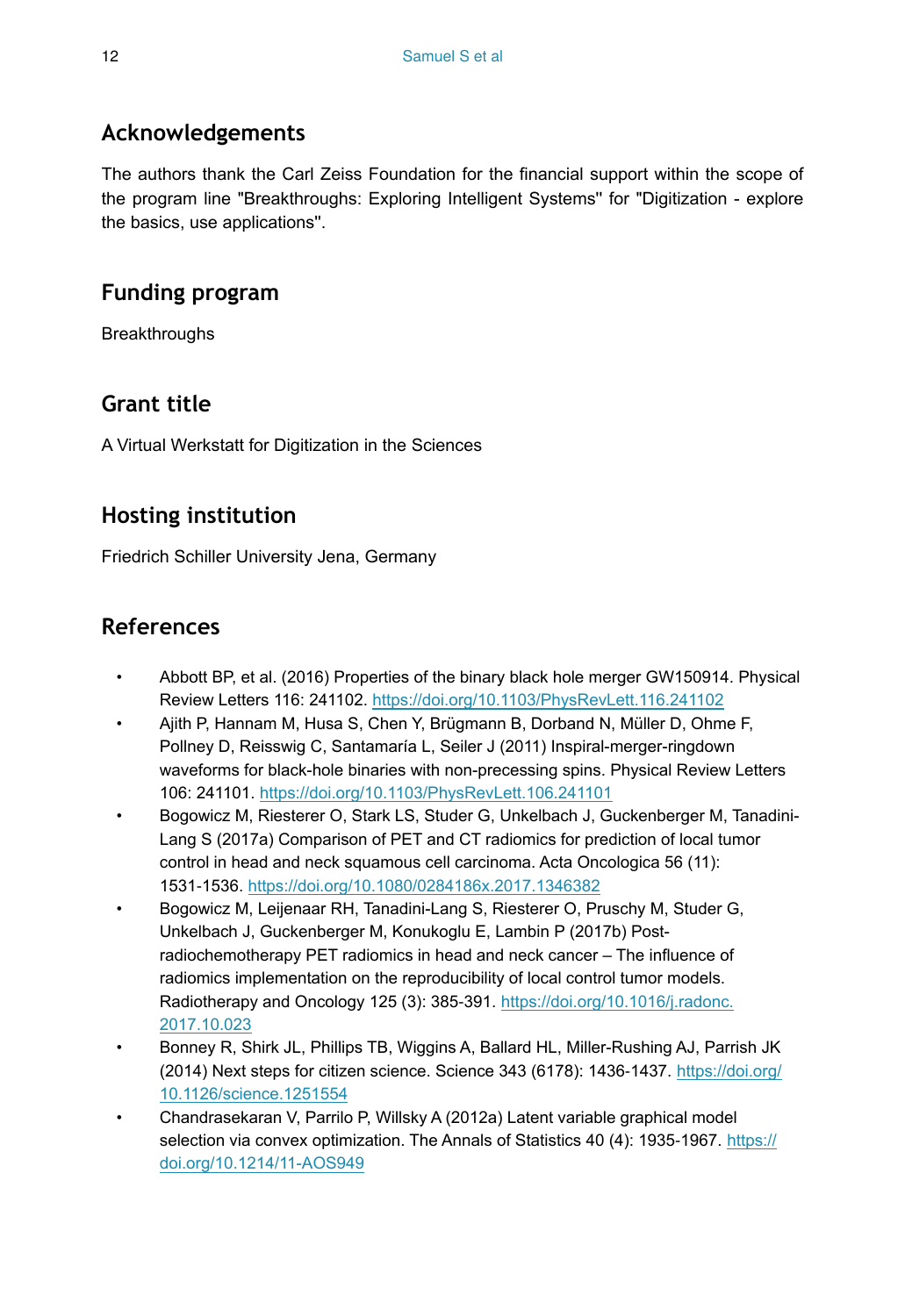- Chandrasekaran V, Parrilo P, Willsky A (2012b) Rejoinder: Latent variable graphical model selection via convex optimization. The Annals of Statistics 40 (4): 2005‑2013. <https://doi.org/10.1214/12-AOS1020>
- Dalle J, Besten Md, Menon C (2017) Using Crunchbase for economic and managerial research. OECD Science, Technology and Industry Working Papers [https://doi.org/](https://doi.org/10.1787/6c418d60-en) [10.1787/6c418d60-en](https://doi.org/10.1787/6c418d60-en)
- George D, Huerta EA (2018) Deep neural networks to enable real-time multimessenger astrophysics. Physical Review D 97 (4).
- Goodfellow I, Pouget-Abadie J, Mirza M, Xu B, Warde-Farley D, Ozair S, Courville A, Bengio Y (2014) Generative adversarial nets. Proceedings of the 27th International Conference on Neural Information Processing Systems. Volume 2.
- Granger CWJ (1969) Investigating causal relations by econometric models and crossspectral methods. Econometrica 37 (3): 424‑438.<https://doi.org/10.2307/1912791>
- Güllmar D, Seeliger T, Gudziol H, Teichgräber UK, Reichenbach JR, Guntinas-Lichius O, Bitter T (2017) Improvement of olfactory function after sinus surgery correlates with white matter properties measured by diffusion tensor imaging. Neuroscience 360: 190‑196. <https://doi.org/10.1016/j.neuroscience.2017.07.070>
- Haslhofer B, Isaac A, Simon R (2018) Knowledge graphs in the libraries and digital humanities domain. Encyclopedia of Big Data Technologies 1-8. [https://doi.org/](https://doi.org/10.1007/978-3-319-63962-8_291-1) [10.1007/978-3-319-63962-8\\_291-1](https://doi.org/10.1007/978-3-319-63962-8_291-1)
- Klan F, Faessler E, Algergawy A, König-Ries B, Hahn U (2017) Integrated semantic search on structured and unstructured data in the ADOnIS system. Proceedings of the 2nd International Workshop on Semantics for Biodiversity co-located with 16th International Semantic Web Conference (ISWC 2017).
- Lebo T, Sahoo S, McGuinness D, Belhajjame K, Cheney J, Corsar D, Garijo D, Soiland-Reyes S, Zednik S, Zhao J (2013) PROV-O: The PROV Ontology, 2013. W3C Recommendation URL: <http://www.w3.org/TR/2013/REC-prov-o-20130430>
- Lukyanenko R, Parsons J, Wiersma Y (2016) Emerging problems of data quality in citizen science. Conservation Biology 30 (3): 447‑449. [https://doi.org/10.1111/cobi.](https://doi.org/10.1111/cobi.12706) [12706](https://doi.org/10.1111/cobi.12706)
- Maicher L, Ahmed K, Isolani A, Kivelä A, Oh S, Pitts A, Vassallo S (2009) Topic maps in the eHumanities. 2009 Fifth IEEE International Conference on e-Science [https://doi.org/](https://doi.org/10.1109/e-science.2009.9) [10.1109/e-science.2009.9](https://doi.org/10.1109/e-science.2009.9)
- Menzel A, Fabian P (1999) Growing season extended in Europe. Nature 397 (6721): 659‑659. <https://doi.org/10.1038/17709>
- Miller-Rushing A, Primack R (2008) Global warming and flowering times in Thoreau's concord: a community perspective. Ecology 89 (2): 332‑341. [https://doi.org/](https://doi.org/10.1890/07-0068.1) [10.1890/07-0068.1](https://doi.org/10.1890/07-0068.1)
- Nadrowski K, Ratcliffe S, Bönisch G, Bruelheide H, Kattge J, Liu X, Maicher L, Mi X, Prilop M, Seifarth D, Welter K, Windisch S, Wirth C (2012) Harmonizing, annotating and sharing data in biodiversity-ecosystem functioning research. Methods in Ecology and Evolution 4 (2): 201‑205.<https://doi.org/10.1111/2041-210x.12009>
- Oetjen J, Aichler M, Trede D, Strehlow J, Berger J, Heldmann S, Becker M, Gottschalk M, Kobarg JH, Wirtz S, Schiffler S, Thiele H, Walch A, Maass P, Alexandrov T (2013) MRI-compatible pipeline for three-dimensional MALDI imaging mass spectrometry using PAXgene fixation. Journal of Proteomics 90: 52‑60. [https://doi.org/10.1016/j.jprot.](https://doi.org/10.1016/j.jprot.2013.03.013) [2013.03.013](https://doi.org/10.1016/j.jprot.2013.03.013)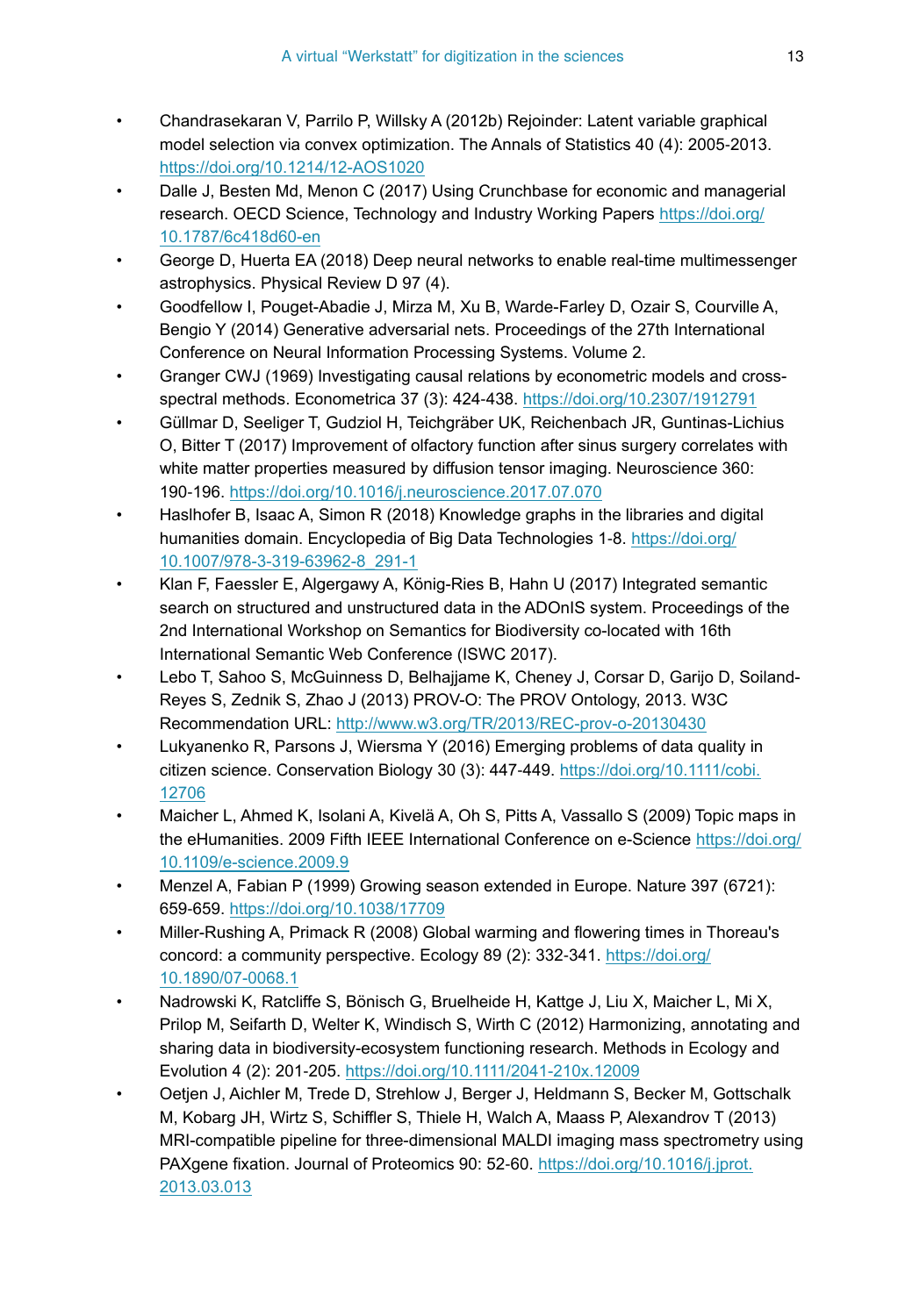- Parmesan C, Yohe G (2003) A globally coherent fingerprint of climate change impacts across natural systems. Nature 421 (6918): 37‑42.<https://doi.org/10.1038/nature01286>
- Pearl J (2009) Causality: Models, reasoning and inference. Edition 2nd. Cambridge University Press, New York, NY, USA[. https://doi.org/10.1017/CBO9780511803161](https://doi.org/10.1017/CBO9780511803161)
- Peters J, Janzing D, Schölkopf B (2017) Elements of causal inference foundations and learning algorithms. The MIT Press, Cambridge, MA, USA.
- Prilop M (2014) Continuous data quality assessment in information systems. Leipzig **University**
- Reichenbach JR, Schweser F, Serres B, Deistung A (2015) Quantitative susceptibility mapping: Concepts and applications. Clinical Neuroradiology 25: 225-230. [https://](https://doi.org/10.1007/s00062-015-0432-9) [doi.org/10.1007/s00062-015-0432-9](https://doi.org/10.1007/s00062-015-0432-9)
- Root T, Price J, Hall K, Schneider S, Rosenzweig C, Pounds JA (2003) Fingerprints of global warming on wild animals and plants. Nature 421 (6918): 57-60. [https://doi.org/](https://doi.org/10.1038/nature01333) [10.1038/nature01333](https://doi.org/10.1038/nature01333)
- Runge J, Bathiany S, Bollt E, Camps-Valls G, Coumou D, Deyle E, Glymour C, Kretschmer M, Mahecha M, Muñoz-Marí J, van Nes E, Peters J, Quax R, Reichstein M, Scheffer M, Schölkopf B, Spirtes P, Sugihara G, Sun J, Zhang K, Zscheischler J (2019) Inferring causation from time series in Earth system sciences. Nature Communications 10 (1): 2553.<https://doi.org/10.1038/s41467-019-10105-3>
- Samuel S, Groeneveld K, Taubert F, Walther D, Kache T, Langenstück T, König-Ries B, Bücker HM, Biskup C (2018) The Story of an experiment: a provenance-based semantic approach towards research reproducibility. Proceedings of the 11th International Conference Semantic Web Applications and Tools for Life Sciences, SWAT4LS 2018, Antwerp, Belgium, December 3-6, 2018.
- Schelter S, Böse J, Kirschnick J, Klein T, Seufert S (2018) Declarative metadata management: A missing piece in end-to-end machine learning. Proceedings of SYSML'18, Feb 2018, Stanford, USA.
- Senapathi D, Carvalheiro LG, Biesmeijer JC, Dodson C-, Evans RL, McKerchar M, Morton RD, Moss ED, Roberts SPM, Kunin WE, Potts SG (2015) The impact of over 80 years of land cover changes on bee and wasp pollinator communities in England. Proceedings of the Royal Society B: Biological Sciences 282 (1806): 20150294‑20150294.<https://doi.org/10.1098/rspb.2015.0294>
- Seth A, Barrett A, Barnett L (2015) Granger causality analysis in neuroscience and neuroimaging. Journal of Neuroscience 35 (8): 3293‑3297. [https://doi.org/10.1523/](https://doi.org/10.1523/JNEUROSCI.4399-14.2015) [JNEUROSCI.4399-14.2015](https://doi.org/10.1523/JNEUROSCI.4399-14.2015)
- Shadaydeh M, Denzler J, García YG, Mahecha M (2019) Time-frequency causal inference uncovers anomalous events in environmental systems. Lecture Notes in Computer Science 499‑512. [https://doi.org/10.1007/978-3-030-33676-9\\_35](https://doi.org/10.1007/978-3-030-33676-9_35)
- Shen H, George D, Huerta EA, Zhao Z (2017) Denoising gravitational waves using deep learning with recurrent denoising autoencoders. arXiv: 1711.09919 [https://doi.org/](https://doi.org/10.1109/ICASSP.2019.8683061) [10.1109/ICASSP.2019.8683061](https://doi.org/10.1109/ICASSP.2019.8683061)
- Taigman Y, Yang M, Ranzato M, Wolf L (2014) DeepFace: closing the gap to humanlevel performance in face verification. Proceedings of the 2014 IEEE Conference on Computer Vision and Pattern Recognition.<https://doi.org/10.1109/CVPR.2014.220>
- Trifunov VT, Shadaydeh M, Runge J, Eyring V, Reichstein M, Denzler J (2019) Nonlinear causal link estimation under hidden confounding with an application to time